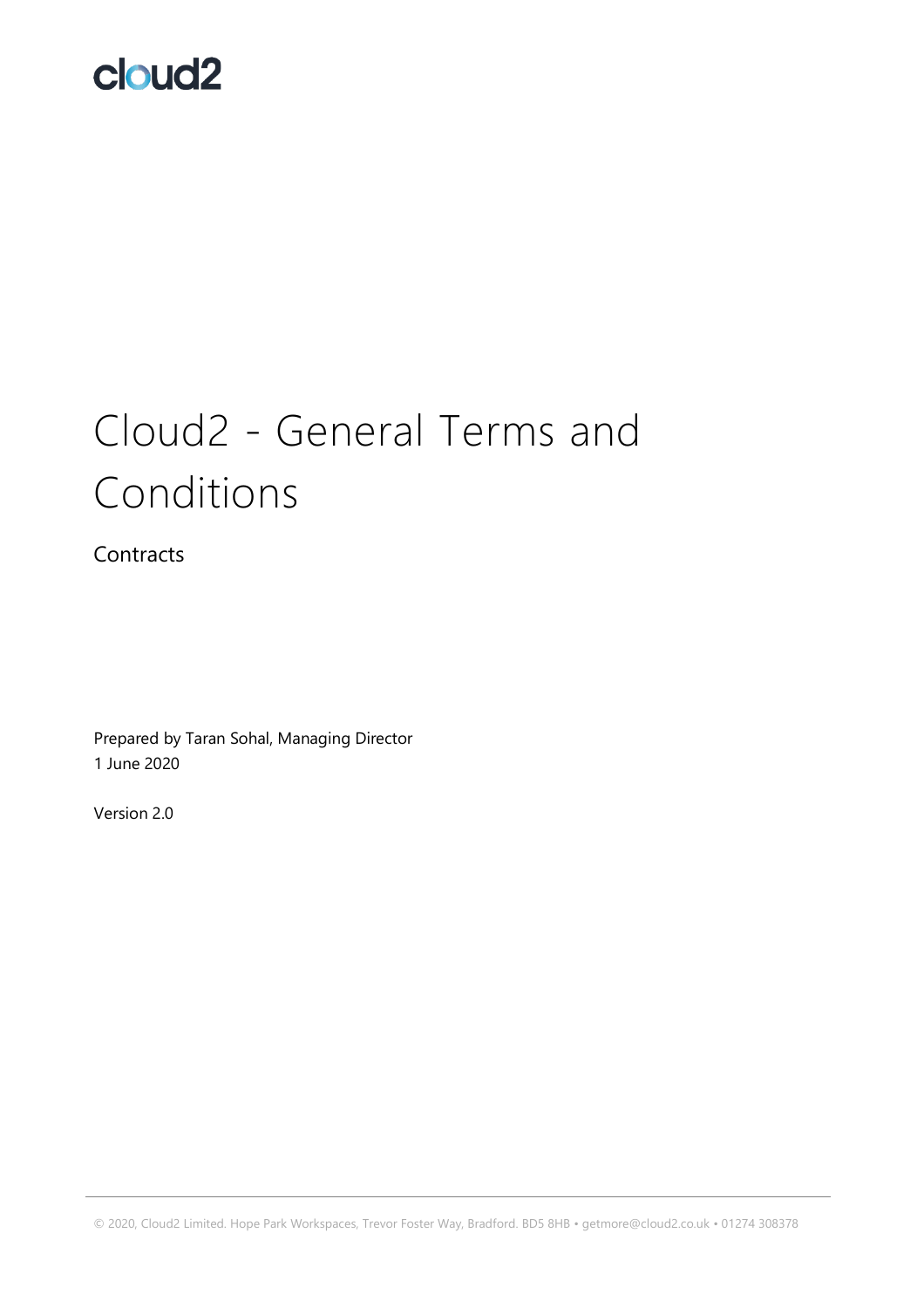

These are the standard Cloud2 Terms & Conditions of service. They supplement or extend any purchasing T&Cs provided by our clients and are expected to work in conjunction with them. Specific rules take precedence over general rules. Where conflicts or overlap between these and other purchasing provisions occur, they must be clarified in writing and recorded in the purchasing or contractual documents. If you have any questions or wish to make any amendments, please contact us.

THIS AGREEMENT is made BETWEEN Cloud2 and the Client. It is governed by the laws of England and Wales.

#### **General Provisions**

#### **Performance**

All commitments with respect to the timing and scope of a project given to the client by Cloud2 whether verbal or written - are made in good faith but are made necessarily in advance of knowing the full scope of the difficulty that may pertain to performance on specific points (for example, unforeseeable difficulty in obtaining certain information requested by the client). For this reason, whilst Cloud2 agrees to use all reasonable endeavours to fulfil such commitments to clients on the timing and the scope of consultancy and other projects, we cannot guarantee performance in either respect.

### **Confidentiality**

Cloud2 agrees to hold all information provided by the client confidential where the client so specifies, save where such information is known to Cloud2 already, or exists already in the public domain, until, either the information enters the public domain, or Cloud2 is given the same information by a third party, or is released from its confidentiality requirement by the client, or the client is found in breach of contract with Cloud2 by a court of law (including non-payment of account) or three years have elapsed - whichever is the sooner. The client agrees to hold confidential all information about Cloud2 proposals, fee structures, fees and personnel, within the constraints of the law; Cloud2 acknowledges that legislation, such of the Freedom of Information Act, may place a duty to disclose certain information, the client will limit such disclosure as far as allowed. Where the data sharing or nondisclosure agreement has been put in place then the terms of that agreement supersede or extend this clause.

#### **Materials Supplied**

Cloud2 agrees to handle any materials or equipment supplied by the client in a responsible fashion and return them to the client upon request. However, Cloud2 will not be responsible for any wear or tear occasioned nor for any loss or theft that might occur. All such material or equipment is supplied at the client's own risk and no liability for any financial restitution for any direct or indirect value is accepted or any consequential loss.

#### **Conflict of Interest**

Cloud2 will decline any third-party contract that would create a conflict of interest with the client's previously agreed instructions, unless approved by the client. Cloud2 will have the right to resign its contract in such circumstances if, in its judgement, it is unable to proceed with the contract and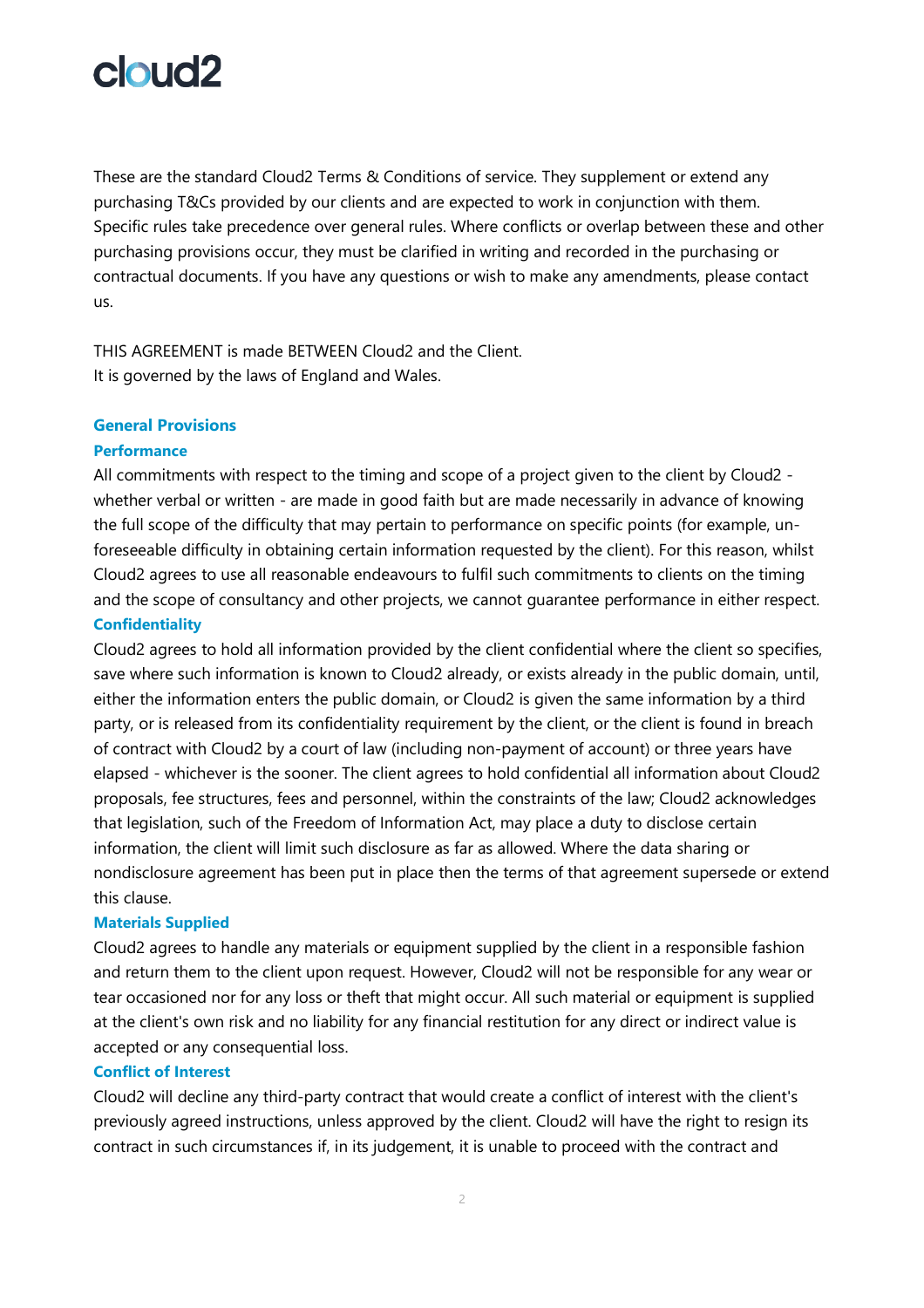maintain its fiduciary duty. Cloud2 shall receive payment in full for hours worked and expenses incurred to the date of disclosure. The purpose of this clause is to allow Cloud2 to exit any contract where it is put in an untenable ethical position; it is expected that this will only happen should discussions and negotiations with the client failed to reach a mutually acceptable position.

## **Rights of Ownership**

Cloud2 warrants that all personnel, whether full-time employees or not, will be employed on terms that protect the Clients intellectual property rights. Notwithstanding any payments received from the client, all rights of ownership to all materials prepared by Cloud2, whether written or not, shall remain the property of Cloud2 - copyright and distribution rights are reserved by Cloud2 at its sole discretion, except where these rights are explicitly stated in writing to have been waived or where the contract between Cloud2 and the client explicitly so provides or where the material is so endorsed by Cloud2.

## **Disputes and time limits**

Cloud2 warrants to the Client that the deliverables will comply with the agreed specification (and as amended via CCN or other written instruction) in all material respects for the period of 30 days from the date of delivery or hand over from UAT, whichever is the later. The Client must raise any issues within that 30-day period. Any complaints, disputes or problems will be referred in the first instance to one of the Cloud2 Directors (or in their absence to their duly appointed deputies, as notified from time to time).

## **Severability**

The invalidity or unenforceability of any term shall not in any way affect the remaining terms and rights which shall be construed as if such invalid or unenforceable term or right did not exist. This Agreement may be terminated immediately by either party giving not less than seven days' notice to the other if

- the other party has convened a meeting of its creditors; or
- a proposal has been made for a voluntary arrangement of the other party within Part I of the Insolvency Act 1986; or
- a proposal has been made by the other party for any other composition scheme or arrangement with (or assignment for the benefit of) its creditors; or
- the other party is unable to pay its debts within the meaning of section 123 of the Insolvency Act 1986; or
- a trustee, receiver, administrative receiver, or similar officer has been appointed in respect of all or any part of the business or assets of the other party; or
- a petition has been presented or a meeting has been convened for the purpose of considering a resolution (or other steps are taken) for the winding up of the other party or for the making of an administration order (otherwise than for the purpose of an amalgamation or reconstruction); or
- any similar or analogous event has occurred in relation to the other party in this or any other jurisdiction.

Cloud2 may terminate this Agreement if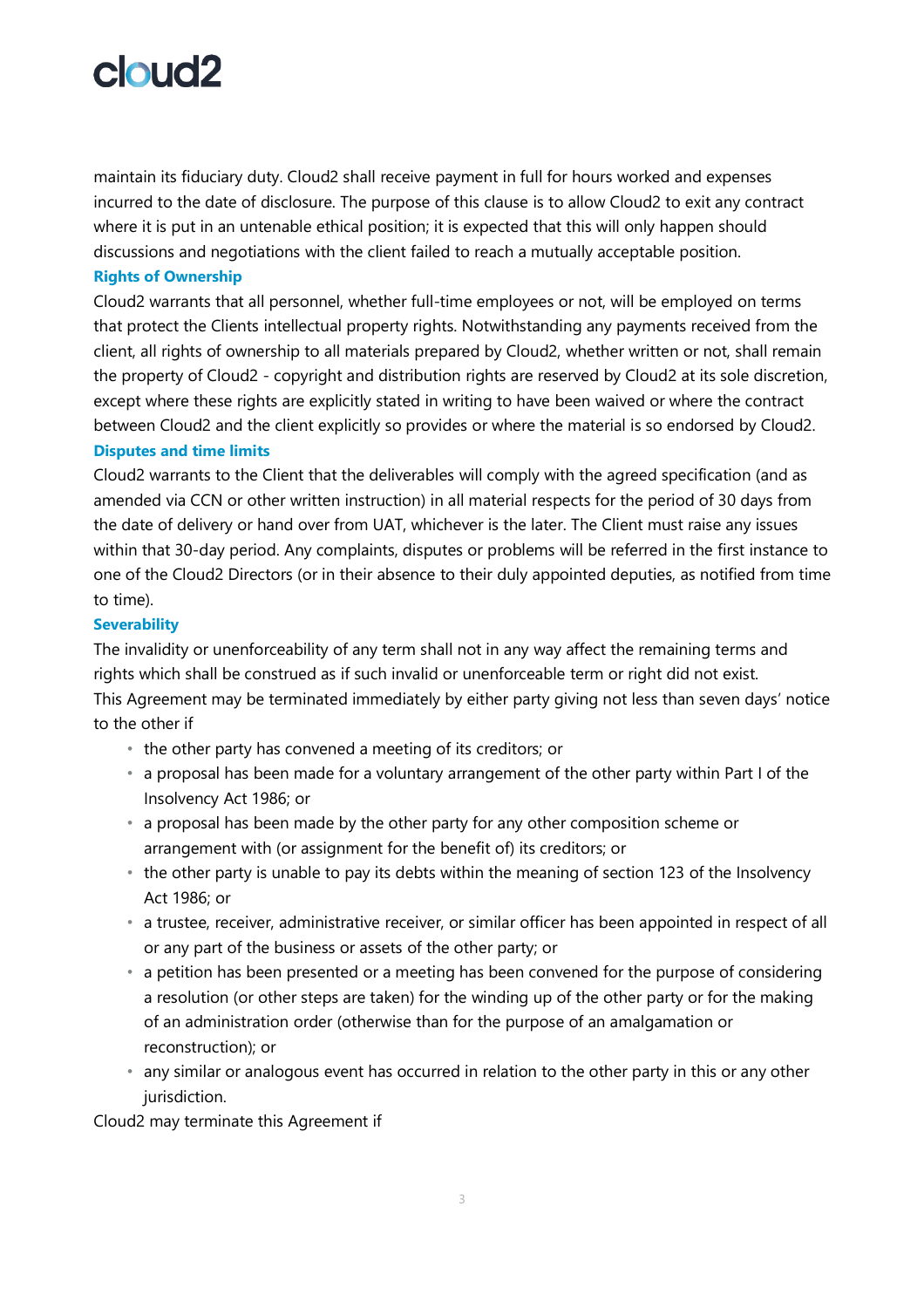- the Client has failed to pay any sums due to Cloud2 under this Agreement within 30 days of the dates on which any such sums are due; or
- the Client has committed a material breach of any term of this Agreement which (in the case of a breach capable of being remedied) has not been remedied within thirty (30) days of a written request to remedy the breach (and for these purposes it is agreed that lateness is a remediable breach); or
- the Client or any of its Affiliates has or takes control of any business which is a competitor of Cloud2, unless suitable protections for intellectual property and activity are agreed by Cloud2 and the Client.

The Client may terminate this Agreement where Cloud2 has committed a material breach of its obligation to provide the Services and failed to remedy it within thirty (30) days of a written request to remedy the breach (and for these purposes it is agreed that lateness is a remediable breach). On termination of this Agreement

- Cloud2 will immediately cease to provide the Services under this Agreement, unless subject to any further decommissioning arrangement put in place; and
- Cloud2 will return a full copy of all Client Data then held by Cloud2 and provide a full copy of all other materials in respect of which the Client then owns the Intellectual Property Rights (in each case, which Cloud2 then has in its possession); those copies will be given to the Client within 30 days in whatever format they are then held, and Cloud2 will then destroy all other copies of the Client Data;
- the Client shall have no continuing rights or interests in any assets, licences, people or any other matter used to provide the Services whatsoever;
- the Client will stop using and destroy the Outputs (and all copies of each of them) in its possession or under its control; and
- all Fees and other sums payable under this Agreement shall become immediately due and payable by the Client, including without prejudice to the generality of the foregoing, any Fees and other sums not previously invoiced by Cloud2 but relating to activities which occurred prior to the date of termination.

## **Time Basis for Contracts**

Where applicable, activity time is calculated inclusive of travel time from the prior non-client activity (such as from the consultant's home, office, or third-party premises). Where the unit of activity is by the hour, all travel, office, administrative, preparatory, production and telephone time in addition to actual client meetings and external interviews, are chargeable at the agreed rate for the individual concerned.

### **Expenses**

Expenses are reimbursable immediately and the client accepts that they are not subject to any credit terms or delayed payment clauses that may relate to some or all our professional fee. Allowable expenses are charged to the client at the gross invoice value. Expenses will be charged inclusive of any sales taxes. Any additional charge for incidental expenses such as telephone, fax, copies of client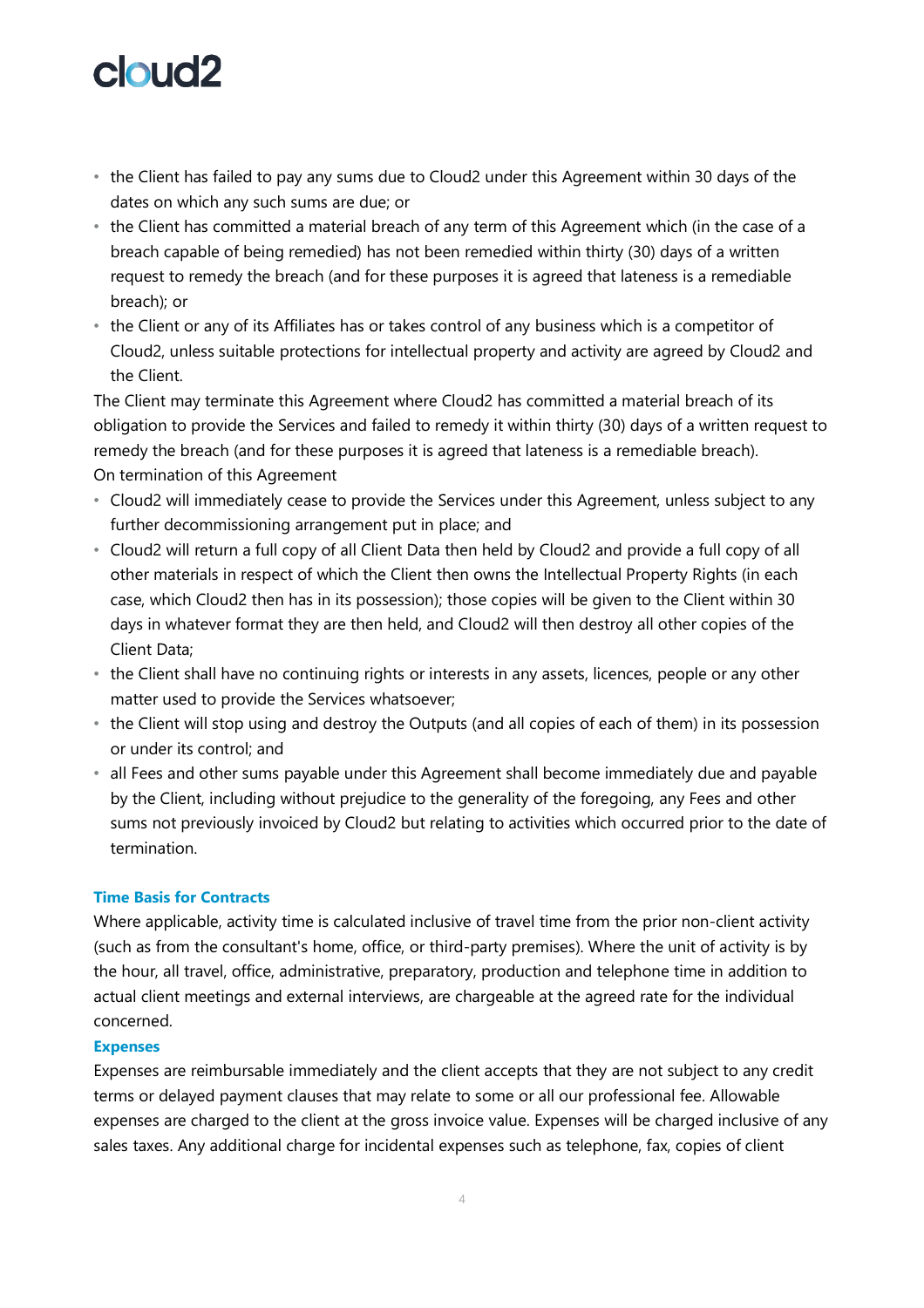commissioned reports, and presentation materials would normally be waived, except where such costs represent a significant proportion of the project value.

## **Location and Delivery**

Cloud2 services will be delivered in the most appropriate location, as agreed with the client. Where no explicit agreement is made Cloud2 will use its judgement to decide whether and when our staff need to operate at the client's premises or work remotely and where and how to deliver the services. **Cancellation Rights**

The contract shall be regarded as a whole unless there are break points within it agreed in advance or it is divided into stages or where it is subject to periodic renewal. Where no such division is agreed in advance and stipulated in the contract, the client shall be liable for the totality of the value of the contract - including all expenses incurred to the date of cancellation - whether or not the client wishes the work to be completed.

## **VAT**

All pricing, whether disclosed in discussion, email, proposal or other communication, is *exclusive* of VAT, unless explicitly stated otherwise.

## **Payment Terms**

The client agrees to be bound by the payment terms, which are that all invoices are payable within 30 days of the invoice date, unless otherwise stipulated in the contract, quotation or proposal. If the client fails to make any final payment without giving notification of due cause, then Cloud2 shall be entitled to withhold delivery of any final reports or configurations and will not be responsible for any inconvenience, loss or damage so caused. The client agrees to pay all government taxes and duties, regardless of origin, that may apply to all payments to Cloud2.

Cloud2 shall be entitled to charge interest at the 'statutory interest' rate on all amounts that remain unpaid 30 days after the agreed payment date. This is 8% plus the Bank of England base rate for business to business transactions.

### **Liability for Advice Given**

Cloud2 provides information, advice and services in good faith based upon information available at the time. We do not warrant the accuracy of information provided. It is for the client to decide whether or not to accept our advice in making his own management decision.

## **Limitation of Liability**

Without prejudice to other more restrictive limitations elsewhere in this contract, liability on the part of Cloud2 is limited to the value of the contract with the client or the value of the loss whichever is the smaller. Cloud2 accepts no liability for the consequences of its information, opinions and advice, whether direct or indirect. Death and injury cover is to the limit of Cloud2's public and product liability insurance.

## **Force Majeure**

Whilst Cloud2 agrees to use its best endeavours to perform the contract for the client as specified, Cloud2 will not be responsible for any delays or failure to complete the contract which are beyond control and which could not have been reasonably predicted. **Integration**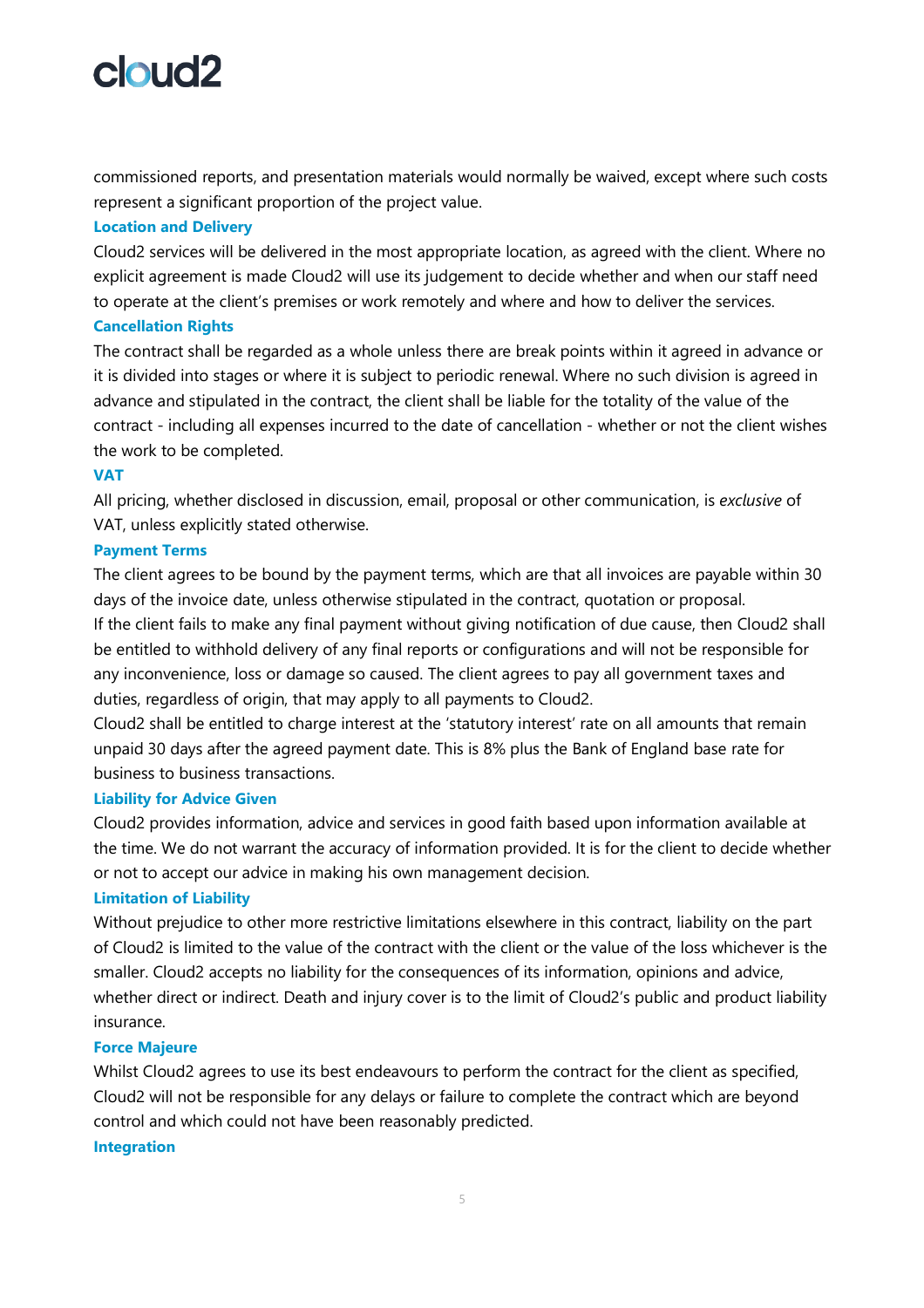The client agrees that all the terms herein form part of the contract between Cloud2 and the client. The use of any services from Cloud2 arising from a quotation or proposal referring to these terms by means of a summary indicates an agreement to these terms and conditions.

## **Non-poaching**

The Client shall not, without the prior written consent of Cloud2, at any time from the date of the Contract to the expiry of twelve (12) months after the completion of the Services, solicit or entice away from the Supplier or employ or attempt to employ any person who is, or has been, engaged as an employee or sub-contractor of Cloud2.

## **Personal Data Processing**

Cloud2 may sub-contract the processing of personal data to the extent necessary to continue to deliver the services in the event of a failure or unavailability of its own IT systems and/or infrastructure, by

- Selecting an appropriate third party processor which provides sufficient guarantees to implement appropriate or technical organisational measures, in such a manner that the processing will meet the requirements of data protection law
- Ensuring that the third party processor acts only on the instructions of Cloud2 and/or the client
- Entering into a written agreement with the third party which incorporates terms which are substantially similar to those set out in this clause and which otherwise meet the requirements of data protection law.

Cloud2 shall remain liable for acts or omissions of any third-party processor appointed pursuant to this clause. Cloud2 shall provide details of third-party processors when requested by clients and will take into account any objections made to the proposed processor.

## **Authorised Signatories**

For legal purposes, a contract or agreements is only created when authorised by an officer of the company, being a director or authorised signatory.

## **Project Provisions**

## *Delayed projects*

If, for reasons beyond Cloud2's control, the project is delayed or placed on hold by the client, then Cloud2 reserves the right to invoice for any and all outstanding effort against the project. Projects that are delayed or on hold will incur a project management charge equivalent to 1 day per month charged at standard Cloud2 day rates.

## **Payment Schedule**

Unless otherwise stated in writing, payment terms will be

• 100% on initial order

## **Statement of Work**

Unless otherwise requested, the quotation or proposal will act as a Statement of Work. This may be subsequently modified using the Change Control Process.

**Licence Provisions Licence Contracts**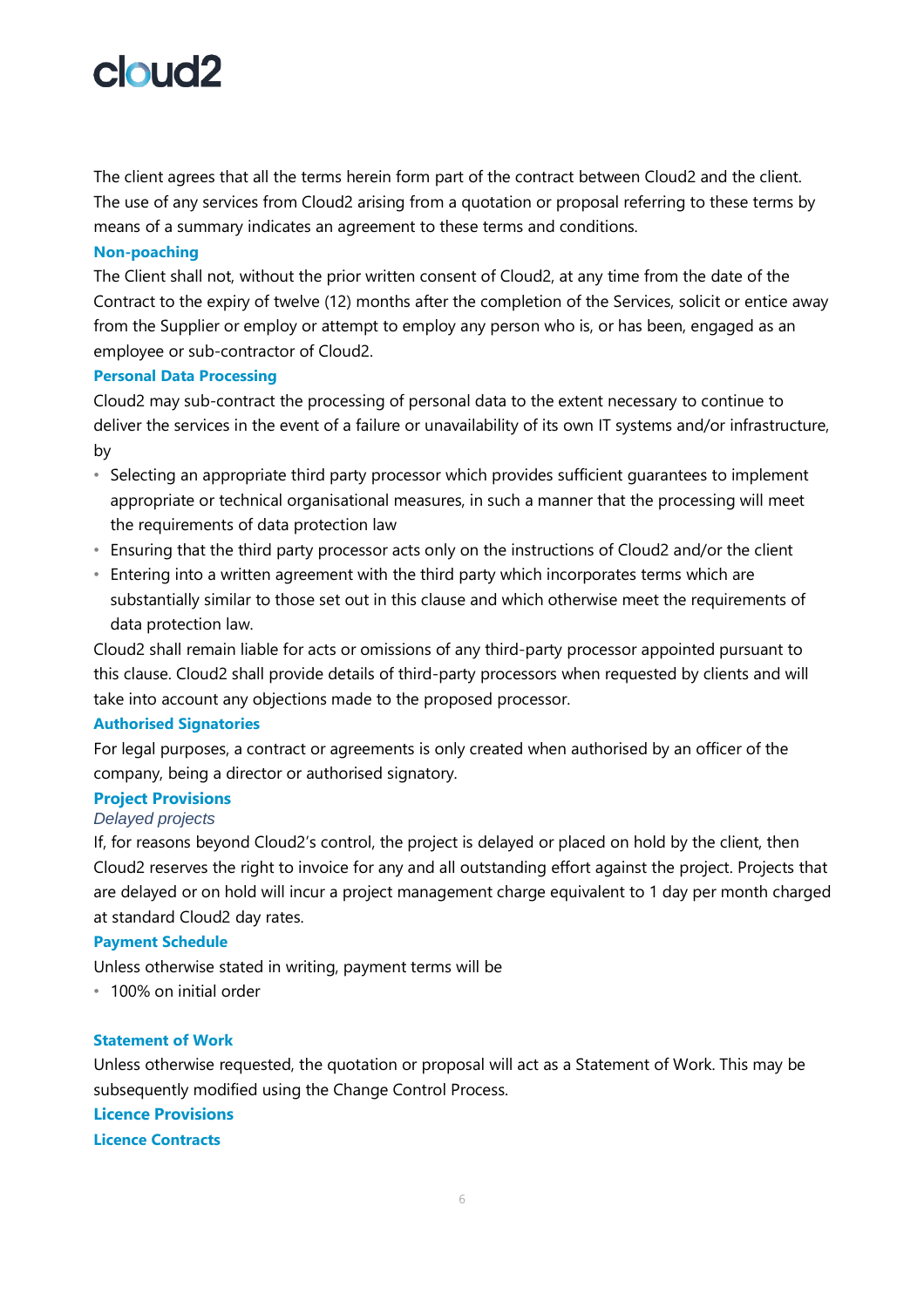Where the Cloud2 solution is provided under a licence agreement, this will be a one year, annually renewed agreement unless otherwise stated. The license commences when the project is handed over to UAT, unless otherwise agreed.

3<sup>rd</sup> Party Licences Where 3<sup>rd</sup> party technologies and solutions are provided under a licence agreement the 3<sup>rd</sup> party T&Cs apply. Note that, unless otherwise stated, these are assumed to automatically renew unless cancelled in writing a minimum of 30 days prior to the renewal date.

### **Intellectual Property**

Where a licence is granted, Cloud2 provides the client with a non-transferrable, term-limited licence to load, run, store, execute, maintain, modify, adapt, enhance, copy, reverse compile, translate or otherwise utilise the IP associated with our solutions, process and components, in source code and object code format and with the right to grant a sub-licence to third parties (including replacement service provider(s)) to the extent that such use is necessary to enable the client to provide their services or operations. This grant is the for the duration of the licence term. All IP remains the property of Cloud2.

Cloud2 is not responsible for the *content* in solutions developed or hosted for clients, irrespective of who or how entered. It is the client's responsibility to ensure that they have all the necessary intellectual property rights on a worldwide basis in respect of the content of such portals, web sites or intranets and that Cloud2 is indemnified for any liability incurred in respect of any breach of such rights.

## **Renewals**

Cloud2 require a purchase order (or equivalent) prior to the licence renewal date; without this, granted licence rights lapse and the contract provisions under section *[0 Termination](#page-6-0)* apply, with the exception of the 3 months' notice condition.

Where a purchase order arrives after the renewal date Cloud2 reserve the right to charge a £100 administrative fee. In addition, the renewal date will be re-baselined to 12 months and one day after receipt of purchase order and the client will be charged pro-rata for the extra term this creates. If this additional 12-month period results in a contract term that extends beyond the support period offered for the licence, Cloud2 reserve the right to amend the term or reduce the support accordingly.

## <span id="page-6-0"></span>**Termination**

3 months' notice prior to renewal date is required to terminate the contract.

On termination, the client must give written assurances that they will cease use of Cloud2 intellectual property granted under the licence and remove access to this, except where an in-perpetuity or other contractual agreement for continued access is reached.

### **Support Provisions**

### **Responsive Support period of contract**

In general, Responsive Support contracts commence from the agreed contract date; however, in the case of contracts purchased with a project, the start date will be from the beginning of project UAT, or from the date of first use, whichever is sooner.

**Responsive Support usage limits and tracking**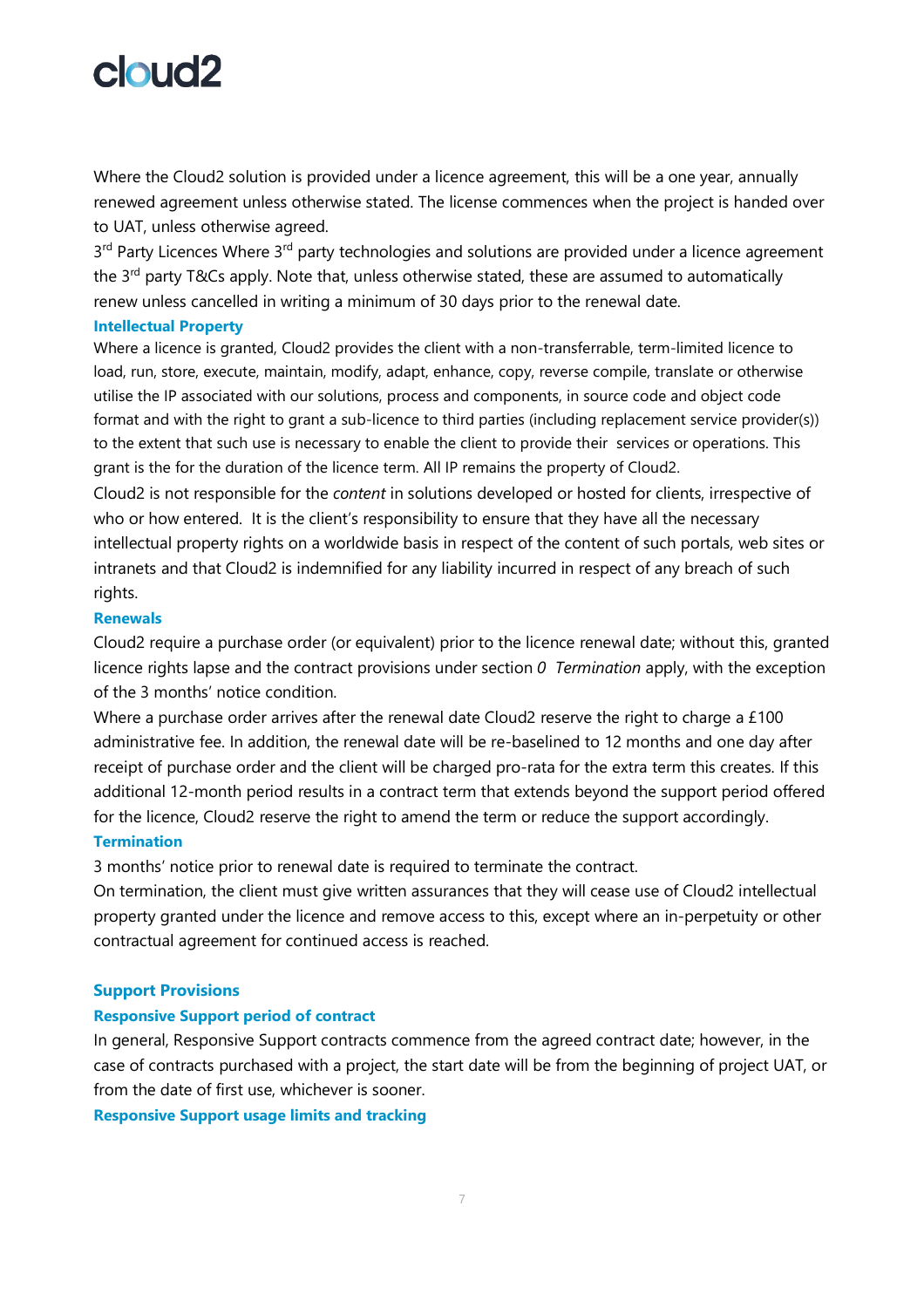Responsive Support packages have a stated number of hours per month of nominal usage. Support requests will be tracked and compared with this allocation on a monthly basis. Responsive Support requests are accounted for in 30-minute increments.

Where multiple responsive support elements are included in the contract, we will allow flexibility in consumption against each element, provided the entire consumption remains within bounds.

### **Responsive Support consumption and availability**

Responsive Support is normally delivered as remote support and guidance. Support is provided via our support team on an office-hours basis; we will take out of hours calls in Priority 1 and Priority 2 situations. On the rare occasion that our support team needs to deliver on-site support this will be accounted for as 1.5 days of usage, per day or part of plus expenses.

## **Responsive Support overconsumption**

This is delivered on a fair-usage basis; We allow overconsumption on the understanding this evens out over the course of the contract. The usage will be reviewed quarterly and overconsumption either brought back within bounds or covered by an increase in support contract. Under consumption does not result in any credit nor may be carried forward; however, a reduced contract may be taken at next renewal.

## **Responsive Support out of hours**

Support that is required out of office hours (e.g. for server maintenance) will be accounted for at 1.5 times the standard rate.

## **Responsive Support Supportability**

Platform technology, such as servers, must be patched and maintained as up to date with Service Packs and Server Updates applied (except where Cloud2 are contracted to provide the SharePoint Service Pack updates), similarly platform must be suitable for the intended purpose, for example meet Cloud2 recommended minimum specifications. If these are not in place then we may charge for activity to achieve this. SLAs will not be in force until patching is complete.

### **Flexible Support usage limits and tracking**

Flexible Support packages have a stated number of days of call off support available. These days are treated as 7.5 hours of activity. Flexible Support requests are accounted for in 30 minute increments, which will be deducted from the number of hours available, until the support package is exhausted, or the contracted support length is reached.

## **Flexible Support consumption and availability**

Flexible Support is normally delivered as remote consulting, development, configuration etc. Support is provided via our support team on an office-hours basis.

### **Flexible Support (onsite days)**

On the rare occasion that our support team needs to deliver on-site support this will be accounted for as

- 1.5 days of usage in general cases, per day or part of
- In the case of Flexible Analytics Support, this will be at the rate of 1.2 days of usage
- Expenses will be charged at cost, unless otherwise agreed

## **Flexible Support out of hours**